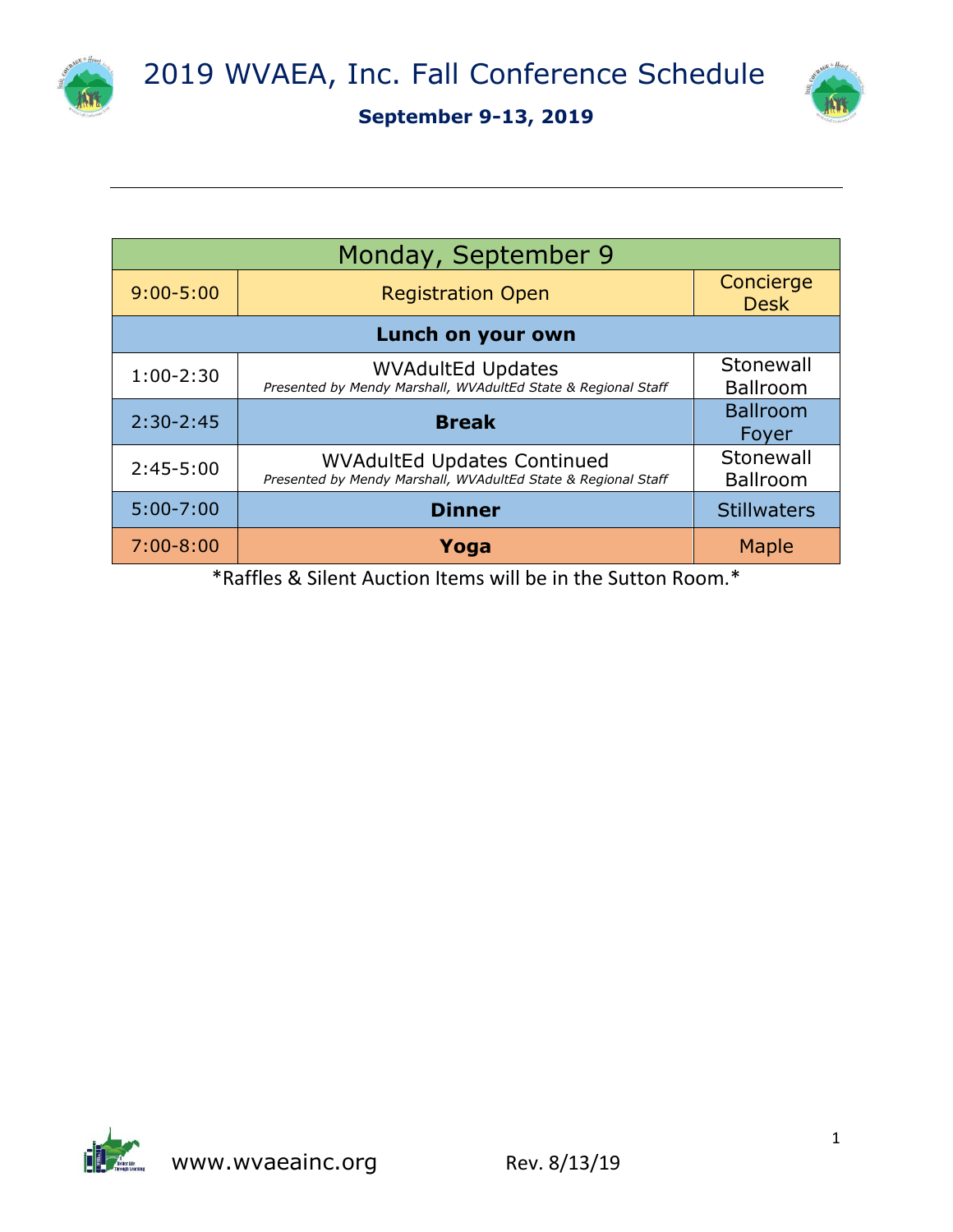



| Tuesday, September 10 |                                                                                             |                          |
|-----------------------|---------------------------------------------------------------------------------------------|--------------------------|
| $7:30 - 5:00$         | <b>Registration Open</b>                                                                    | Concierge<br><b>Desk</b> |
| $7:00 - 8:00$         | <b>Breakfast</b>                                                                            | <b>Stillwaters</b>       |
| $8:00-10:00$          | LINCS ELA Training for<br><b>Adult Education Instructors</b><br>presented by Rachel Etienne | Stonewall<br>Ballroom    |
| $10:00 -$<br>10:15    | <b>Break</b>                                                                                | <b>Ballroom</b><br>Foyer |
| $10:15-$<br>12:00     | LINCS ELA Training for<br><b>Adult Education Instructors</b><br>presented by Rachel Etienne | Stonewall<br>Ballroom    |
| 12:00-4:00            | <b>Exhibitor Set-Up</b>                                                                     | <b>Ballroom</b><br>Foyer |
| 12:00-1:00            | Lunch                                                                                       | <b>Birch</b>             |
| $1:00-3:00$           | LINCS ELA Training for<br><b>Adult Education Instructors</b><br>presented by Rachel Etienne | Stonewall<br>Ballroom    |
|                       |                                                                                             |                          |
| $3:00-3:15$           | <b>Break</b>                                                                                | <b>Ballroom</b><br>Foyer |
| $3:15-5:00$           | <b>LINCS ELA Training for</b><br><b>Adult Education Instructors</b>                         | Stonewall<br>Ballroom    |
| $5:00 - 7:00$         | presented by Rachel Etienne<br><b>Dinner</b>                                                | <b>Stillwaters</b>       |
| $7:00 - 8:00$         | WVAEA, Inc. Annual Business Meeting                                                         | Stonewall<br>Ballroom    |

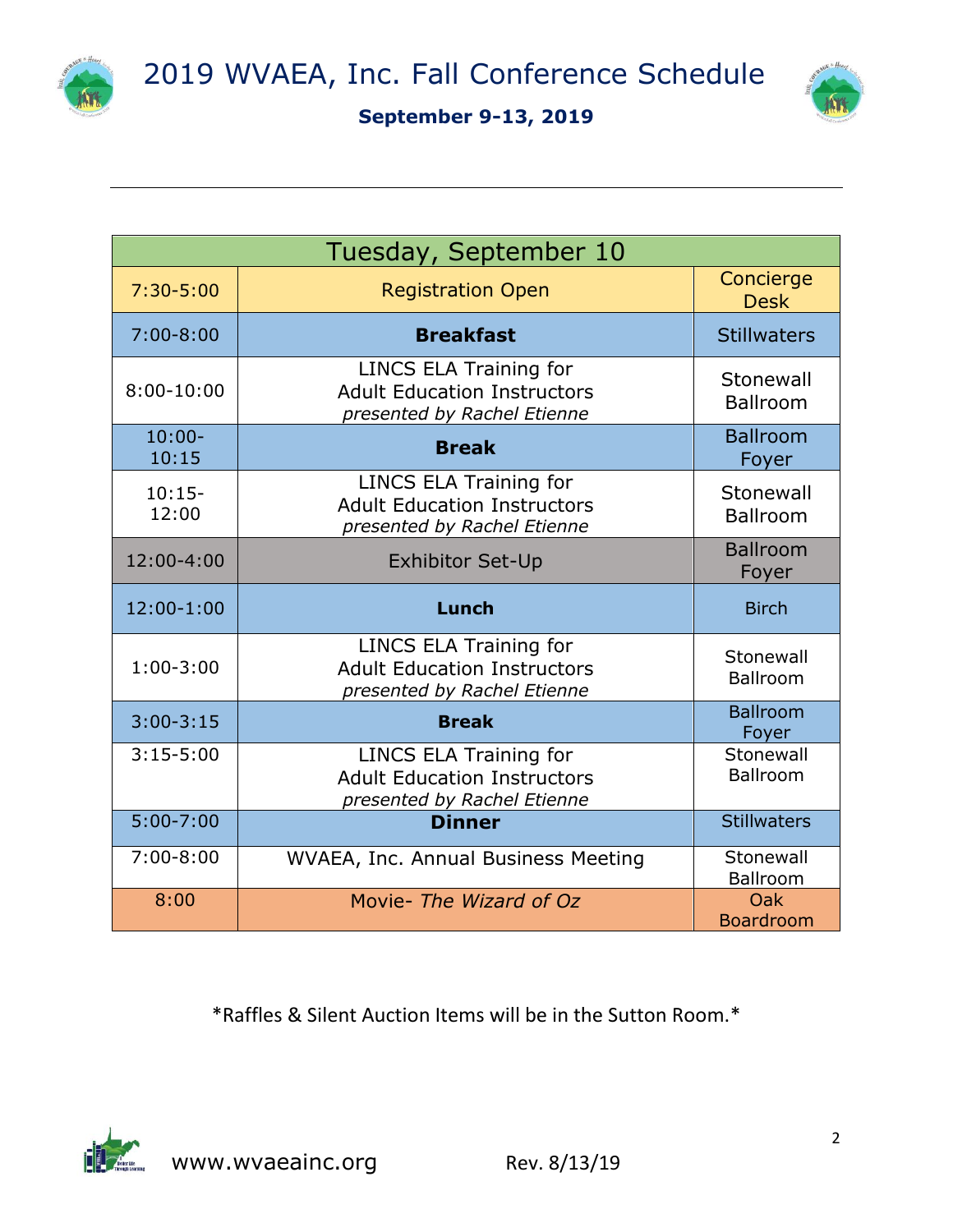



| Wednesday, September 11         |                                                                                                |                              |
|---------------------------------|------------------------------------------------------------------------------------------------|------------------------------|
| $7:30 - 5:00$                   | <b>Registration Open</b>                                                                       | Concierge<br><b>Desk</b>     |
| $8:30 - 12:00$<br>$2:00 - 5:00$ | <b>Exhibitors Open</b>                                                                         | <b>Ballroom</b><br>Foyer     |
| $7:00 - 8:00$                   | <b>Breakfast</b>                                                                               | <b>Stillwaters</b>           |
| $8:00-10:00$                    | <b>LINCS Math Training for</b><br><b>Adult Education Instructors</b><br>presented by Gayle Box | Stonewall<br><b>Ballroom</b> |
| $10:00 -$<br>10:15              | <b>Break</b>                                                                                   | <b>Ballroom</b><br>Foyer     |
| $10:15-$<br>12:00               | <b>LINCS Math Training for</b><br><b>Adult Education Instructors</b><br>presented by Gayle Box | Stonewall<br><b>Ballroom</b> |
| 12:00-1:00                      | Lunch                                                                                          | <b>Birch</b>                 |
| $1:00-3:00$                     | <b>LINCS Math Training for</b><br><b>Adult Education Instructors</b><br>presented by Gayle Box | Stonewall<br><b>Ballroom</b> |
| $3:00-3:15$                     | <b>Break</b>                                                                                   | <b>Ballroom</b><br>Foyer     |
| $3:15 - 5:00$                   | <b>LINCS Math Training for</b><br><b>Adult Education Instructors</b><br>presented by Gayle Box | Stonewall<br><b>Ballroom</b> |
| $5:00 - 7:00$                   | <b>Dinner</b>                                                                                  | <b>Stillwaters</b>           |
| $7:15-8:15$                     | <b>Program Awards</b>                                                                          | Stonewall<br><b>Ballroom</b> |
| $8:15-9:00$                     | <b>Vendor Reception</b>                                                                        | <b>Ballroom</b><br>Foyer     |
| 8:30-9:30                       | <b>Poverty Simulation Volunteer Meeting</b>                                                    | Stonewall<br><b>Ballroom</b> |

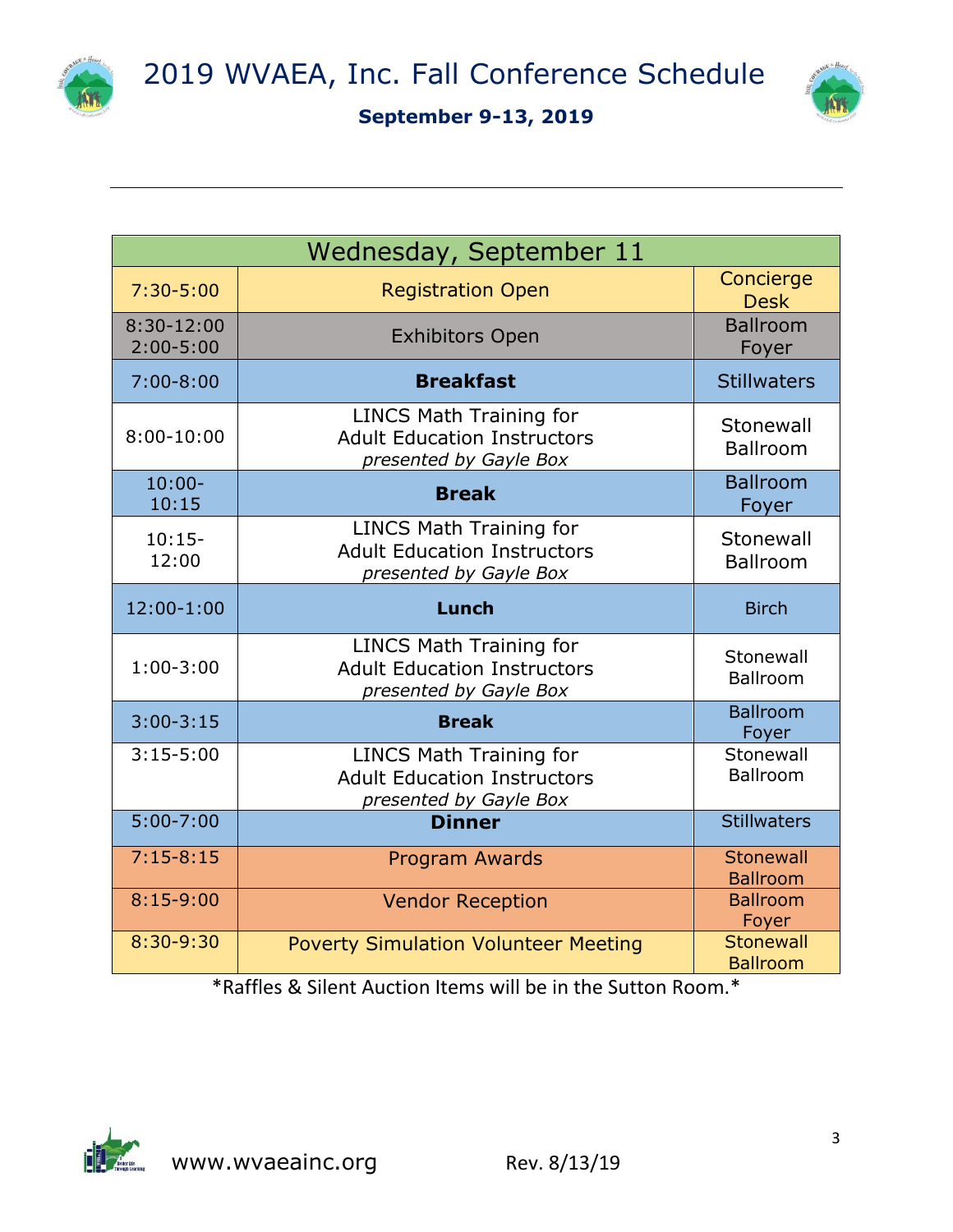





| Thursday, September 12 |                                                                                         |                              |  |
|------------------------|-----------------------------------------------------------------------------------------|------------------------------|--|
| $7:30 - 5:00$          | <b>Registration Open</b>                                                                | Concierge<br><b>Desk</b>     |  |
| $8:00-12:00$           | <b>Exhibitors Open</b>                                                                  | <b>Ballroom</b><br>Foyer     |  |
| $7:00 - 8:00$          | <b>Breakfast</b>                                                                        | <b>Stillwaters</b>           |  |
| $8:30 - 4:15$          | <b>PST Meeting</b>                                                                      | Oak<br>Boardroom             |  |
|                        | <b>TASC Peer Trainer Meeting</b>                                                        | Kanawha                      |  |
|                        | <b>LPN Professional Development</b><br>Presented by Dr. Timothy Campaign                | Maple                        |  |
|                        | <b>3 Hour Concurrent Sessions</b>                                                       |                              |  |
| 8:30-11:45             | <b>Poverty Simulation</b><br>Presented by Lisa Doyle-Parsons                            | Stonewall<br><b>Ballroom</b> |  |
|                        | Makerspace Mega Share<br>Presented by WVAdultEd Technology Integration Specialists      | <b>Birch</b>                 |  |
|                        | <b>CERT-AE</b><br>Presented by Rebecca Metzger                                          | Summersville                 |  |
| $10:00 -$<br>10:15     | <b>Break</b>                                                                            | <b>Ballroom</b><br>Foyer     |  |
| 12:00-1:00             | Lunch                                                                                   | <b>Stillwaters</b>           |  |
| $1:00-2:30$            | WV Works Updates (SPOKES)<br>Presented by Charlie Dotson & April Saunders               | <b>Birch</b>                 |  |
| $1:00 - 4:15$          | <b>Assessment Specialist Meeting</b><br>Presented by Christina Harper & Tyrone Robinson | Summersville                 |  |
|                        | Option Pathway Professional Development                                                 | Pecan                        |  |
|                        | Option Pathway Training for ODTP                                                        | Gauley                       |  |
| $2:30-2:45$            | <b>Break</b>                                                                            | <b>Ballroom</b><br>Foyer     |  |
| $2:45-4:15$            | <b>SPOKES Updates</b><br>Presented by Sandra Adkins                                     | <b>Birch</b>                 |  |
| $5:00 - 7:00$          | <b>Dinner</b>                                                                           | <b>Stillwaters</b>           |  |